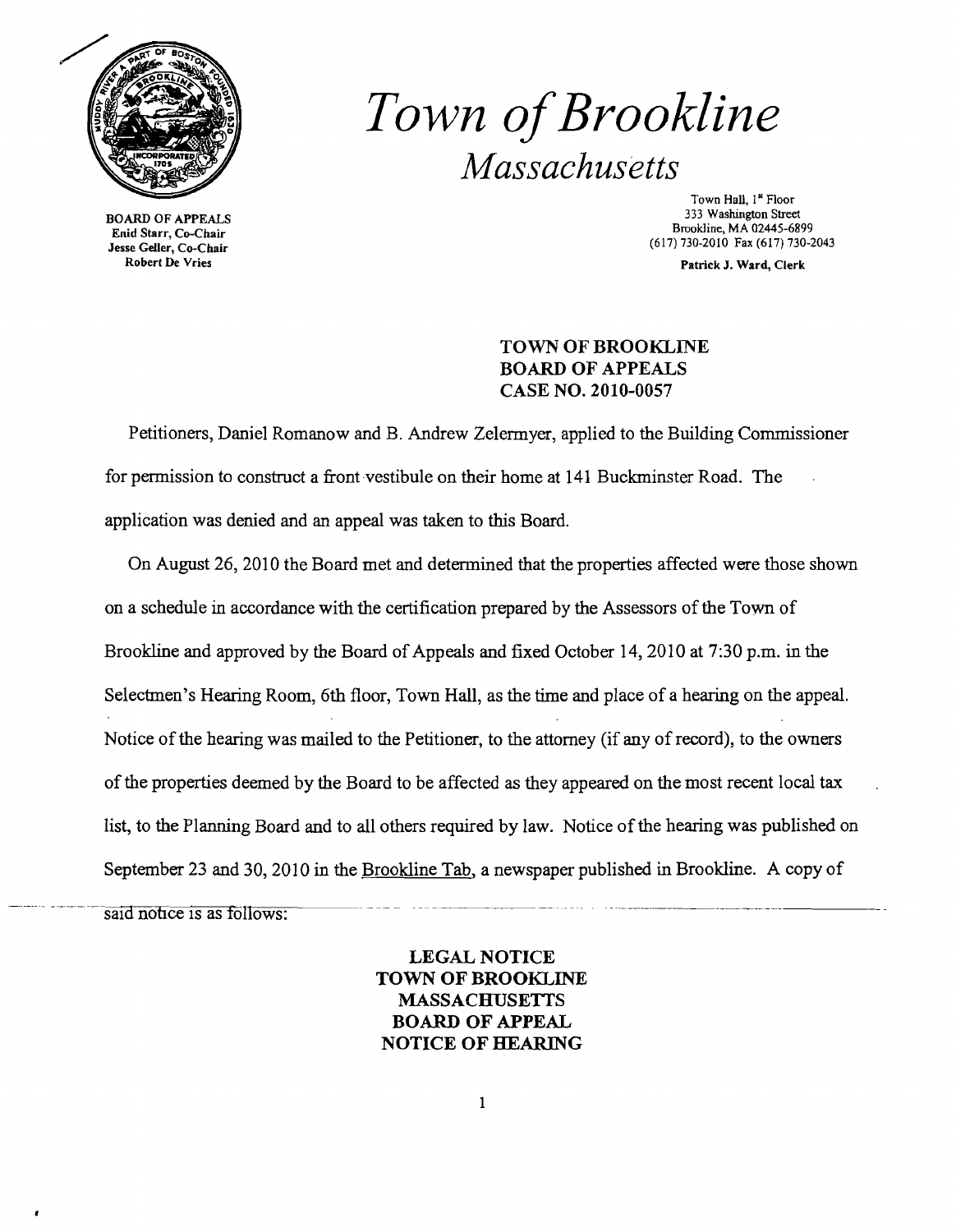Pursuant to M.G.L. C. 39, sections 23A & 23B, the Board of Appeals will conduct a public hearing to discuss the following case:

Petitioner: ROMANOW, DANIEL & ZELERMYER, B.A. Owner: ROMANOW, DANIEL & ZELERMYER, B.A. Location of Premises: 141 BUCKMINSTER RD Date of Hearing: October 14, 2010 Time of Hearing: 7:30 p.m. Place of Hearing: Selectmen's Hearing Room,  $6<sup>th</sup>$  floor

 $\mathbf{r}$ 

A public hearing will be held for a variance and/or special permit from

- 1. 5.43; Exceptions to Yard and Setback regulations, special permit required.
- 2. 5.50; Front Yard Requirements, variance required. See 5.54.2, Exceptions for existing alignment.
- 3. 8.02.2; Alteration or Extension, special permit required

## Of the Zoning By-Law to CONSTRUCT FRONT VESTIBULE REQUIRING SETBACK RELIEF FROM BOA at 141 BUCKMINSTER RD.

Said premise located in a S-10 (single family) residence district.

*Hearings, once opened, may be continued by the Chair to a date and time certain. No further notice will be mailed to abutters or advertised in the TAB. Questions regarding whether a hearing has been continued, or the date and time ofany hearing may be directed to the Zoning Administrator at* 6*J* 7-734-2*J*34 *or check meeting calendar at:http://calendars.town.brookline.ma.usIMasterTownCalandari?FormID=J58.* 

*The Town of Brookline does not discriminate on the basis of disability in admission to, access to, or operations ofits programs, services or activities. Individuals who need auxiliary aids for effective communication in programs and services ofthe Town ofBrookline are invited to make their needs known to the ADA Coordinator, Stephen Bressler, Town of Brookline, 11 Pierce Street, Brookline, MA 02445. Telephone:* (617) *730-2330; TDD* (617) *730-2327.* 

### Enid Starr Jesse Geller Robert De Vries

At the time and place specified in the notice, this Board held a public hearing. Present at the

hearing was Chairman, Enid Starr and Board Members, Jonathan Book and Lisa Serafin. One of

the petitioners, B. Andrew Zelermyer, presented the case before the Board.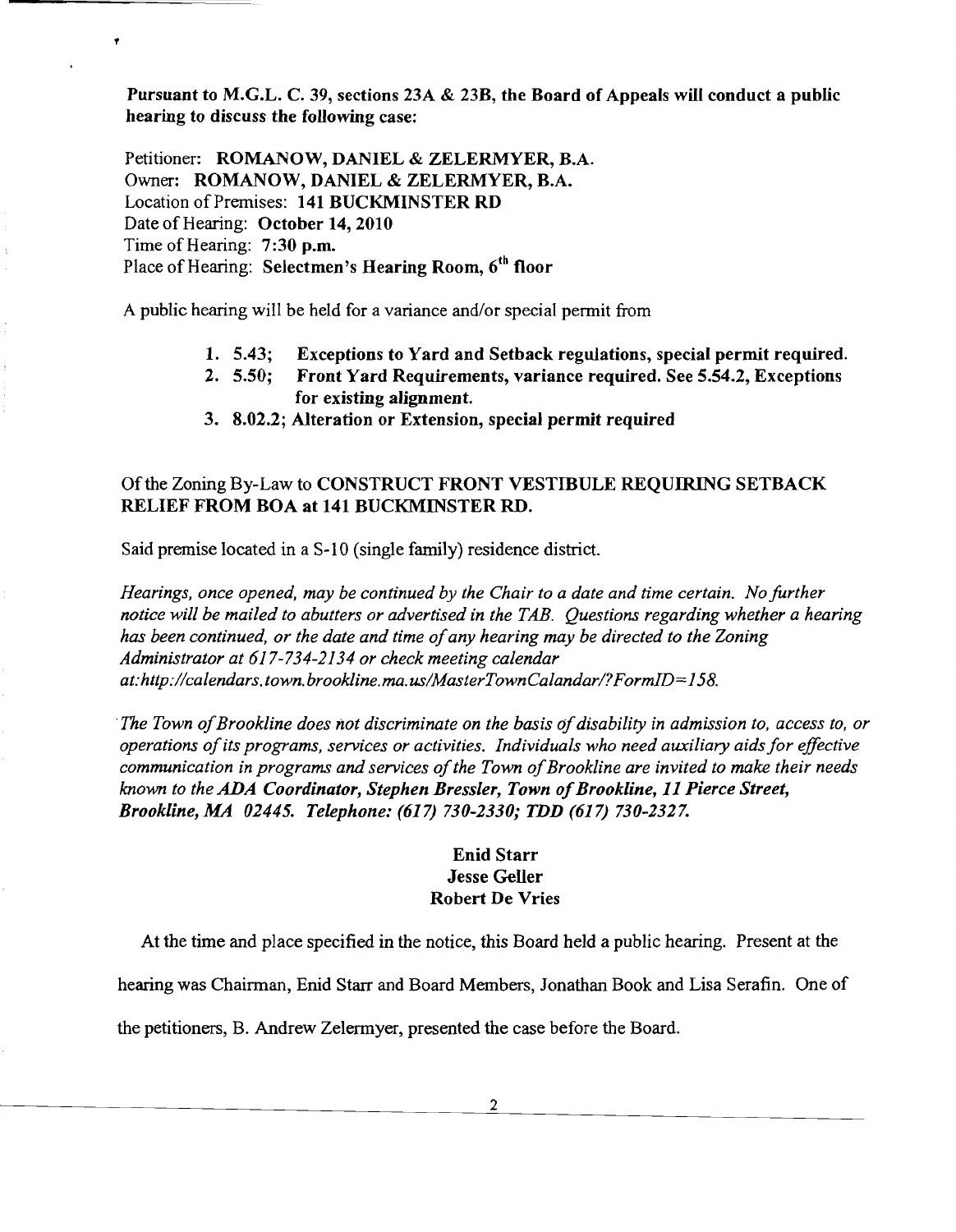Mr. Zelermyer described his home at 141 Buckminster Road as a two-story brick single family that was constructed in 1930. The home features a recessed front entry with a covered stair and stone path with landscaping on either side. The surrounding uses in the neighborhood are predominately single-family homes he said.

Referring to a site plan dated March 11, 2010, the entry sketch and the architectural plans dated October 10, 2009 and revised on May 3, 2010, Mr. Zelermyer said that he is proposing to construct a  $1'6''$  x  $10'$  vestibule on the front of the structure with a canopy that will extend approximately 4'6" beyond. The canopy will have a cantilevered roof section to cover the new steps in front of the new entry door. The front steps will be extended and reconstructed with the same stone and brick materials as the existing stair. The Mr. Zelennyer said the construction of vestibule is intended to better manage issues with falling ice and snow accumulating on the front stair creating a safety hazard. He further explained that melting snow and ice on the proposed canopy will be directed to the gutters provided on either side and from there enter the stormwater drainage system. When asked about what counterbalancing amenities he intended to provide, Mr. Zelermyer responded that the increased safety at the entry and increased energy efficiency of the vestibule were the primary counterbalancing amenities. He said that there are extensive plantings at the front of the home with large, mature shrubbery screening most of the entrance. He said, however, that he would be willing to provide increased plantings if the Board thought it would be desirable.

Mr. Zelermyer said that the only relief needed was dimensional and could be granted under **Section 5.43** of the Zoning By-Law.

The Chairman asked whether anyone wished to speak either in support or in opposition to the proposal. No one rose to speak.

The Chairman then called upon Lara Curtis Hayes to deliver the findings of the Planning Board.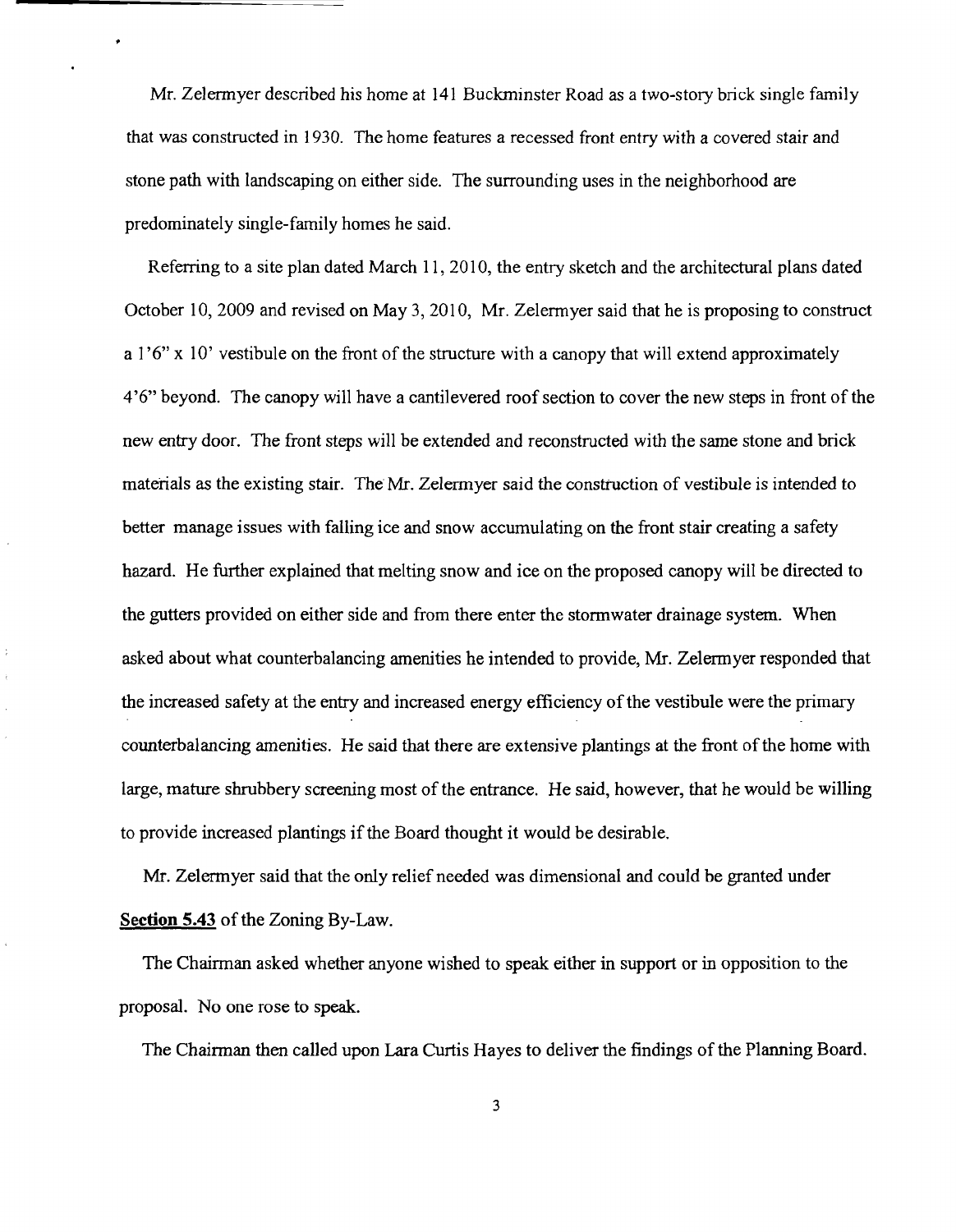#### Section 5.50 - Front Yard Requirements

Section  $5.54.2$  – Exceptions for Existing Alignment – The front yard setback for lots where the front yard setback on neighboring lots exceeds the required setback for the zoning district, the required setback shall be the average alignment for all buildings within 150' of said lot. The front yard setback for this lot is 40 feet.

| yard setback for this lot is 40 feet. |          |                 |          |                 |
|---------------------------------------|----------|-----------------|----------|-----------------|
| <b>Dimensional Requirements</b>       | Required | <b>Existing</b> | Proposed | Relief          |
| Front Yard Setback                    | 40       | 29.2            | 22.4'    | Special Permit* |

\* Under Section 5.43, the Board of Appeals may waive dimensional requirements by special permit dimensional requirements for yards and setbacks if counterbalancing *amenities* are provided. The applicant is proposing to provide increased safety into the entry of the home and increased energy efficiency as a counterbalancing amenity.

#### Section 8.02.2 – Alteration or Extension

A special permit is required to alter a non-conforming structure.

Ms. Curtis Hayes said that the Planning Board was supportive of this proposal to construct a front entry vestibule with canopy. The applicant is looking to install the canopy to protect visitors from falling snow and ice, while allowing a buffer between the outdoors and interior of the house which should reduce heat loss during the winter months. The vestibule is attractively designed and should integrate well into the design of the existing horne. Finally, the Planning Board believed the applicant may want to provide a small amount of additional landscaping around the front entry as an additional counterbalancing amenity. Therefore, the Planning Board recommends approval of the plans by CBT, dated October 10, 2009 and revised May 3, 2010, subject to the following conditions:

- 1. Prior to the issuance of a building permit, the applicant shall submit final plans and elevations, indicating all materials details and dimensions, subject to the review and approval of the Assistant Director of Regulatory Planning.
- 2. Prior to the issuance of a building permit, the applicant shall submit a final landscaping plan indicating all counterbalancing amenities subject to the review and approval of the Assistant Director of Regulatory Planning.
- 3. Prior to issuance of a building permit, the applicant shall submit to the Building Commissioner for review and approval for conformance to the Board of Appeals decision: 1) a final site plan, stamped and signed by a registered engineer or land surveyor; 2) final

4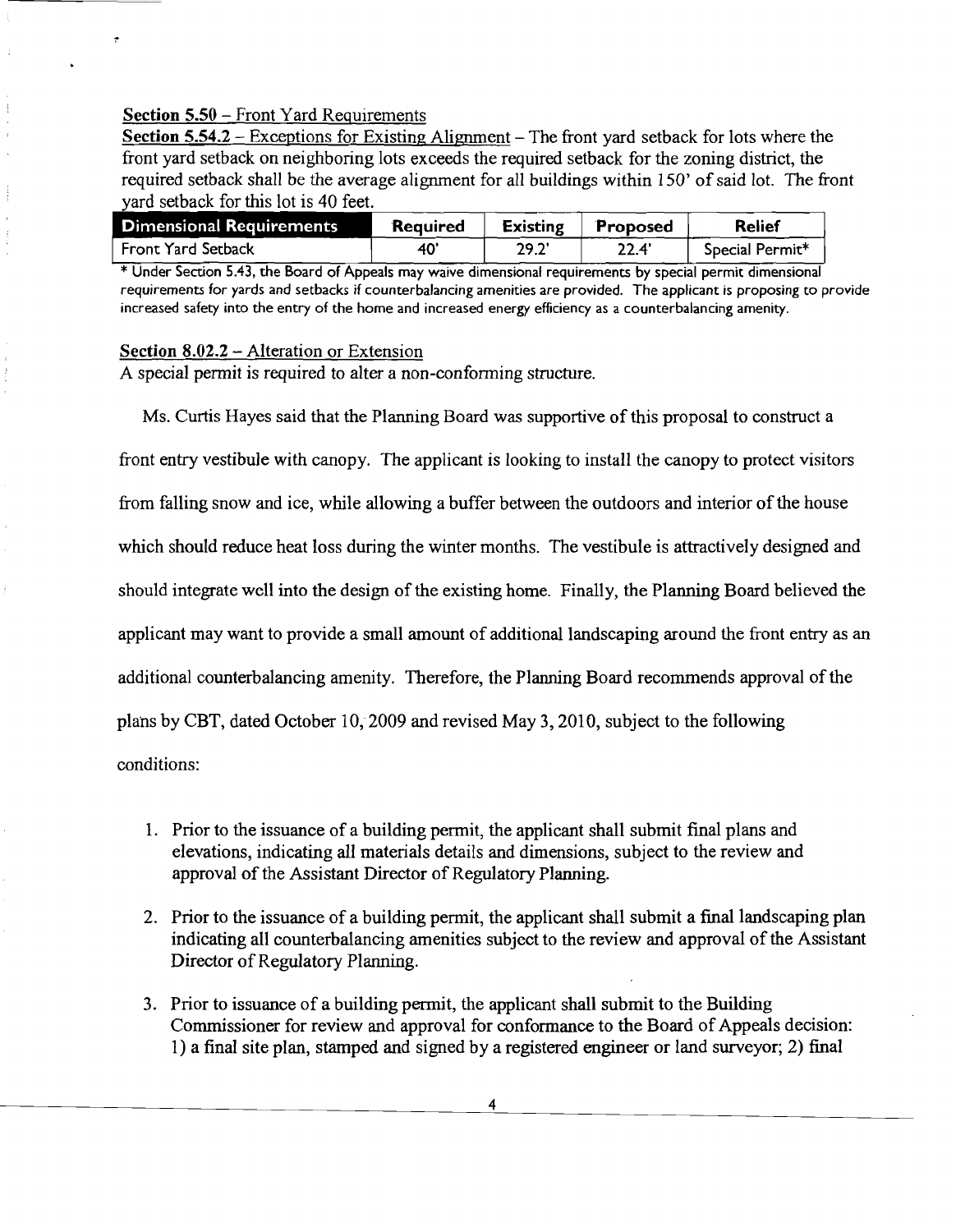plans and elevations; and 3) evidence that the Board of Appeals decision has been recorded at the Registry of Deeds.

The Chairman then called upon Michael Shepard, Building Commissioner to deliver the comments of the Building Department. Mr. Shepard said due to the design of the home where all the front roof surfaces converge at the entry, he can see why there would be a significant ice/snow issue. He said that the canopy seemed well designed in that it does not incorporate any posts to support the leading edge. He said that the proposed vestibule would provide additional energy savings for the homeowner. Mr. Shepard said that the Building Department is supportive of the requested relief as well as the conditions proposed by the Planning Board.

The Board, having deliberated on this matter and having considered the foregoing testimony, concludes that it is desirable to grant Special Permits and that the petitioner has satisfied the requirements necessary for relief under **Sections** 5.43, and 8.02.2, of the Zoning By-Law and made the following specific findings pursuant to **Section** 9.05:

- a. The specific site is an appropriate location for such a use, structure, or condition.
- b. The use as developed will not adversely affect the neighborhood.
- c. There will be no nuisance or serious hazard to vehicles or pedestrians.
- d. Adequate and appropriate facilities will be provided for the proper operation of the proposed use.

Accordingly, the Board voted unanimously to grant the requested relief subject to the following.

conditions:

- 1. Prior to the issuance of a building permit, the applicant shall submit final plans and **elevations, indicating all materials details and dimensions, subject to the review and approval of the Assistant Director of Regulatory Planning.**
- 2. Prior to the issuance of a building permit, the applicant shall submit a final **landscaping plan indicating all counterbalancing amenities subject to the review and approval of the Assistant Director of Regulatory Planning.**